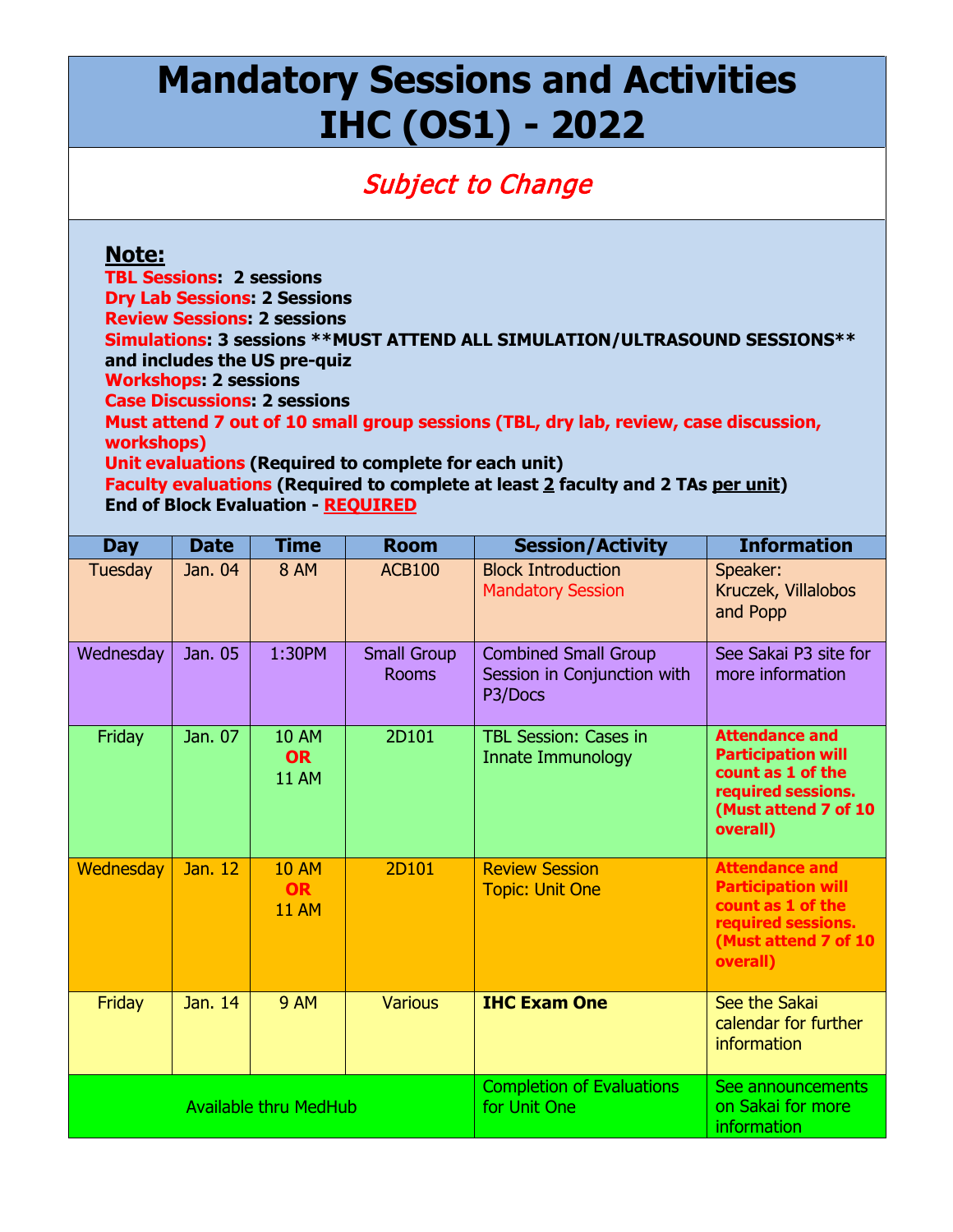| Tuesday                          | Jan. 18                                     | <b>10 AM</b><br><b>OR</b><br><b>11 AM</b>         | 2D101                              | Dry Lab Session: Blood cell<br>histology, CBC Panel<br>Interpretation                                                    | <b>Attendance and</b><br><b>Participation will</b><br>count as 1 of the<br>required sessions.<br>(Must attend 7 of 10<br>overall) |
|----------------------------------|---------------------------------------------|---------------------------------------------------|------------------------------------|--------------------------------------------------------------------------------------------------------------------------|-----------------------------------------------------------------------------------------------------------------------------------|
| <b>Tuesday</b>                   | Jan. 25                                     | <b>10 AM</b><br><b>OR</b><br><b>11 AM</b>         | 2D101                              | Dry Lab Session:<br><b>Interpretation of Abnormal</b><br><b>Hematopathology Results</b>                                  | <b>Attendance and</b><br><b>Participation will</b><br>count as 1 of the<br>required sessions.<br>(Must attend 7 of<br>10 overall) |
| Wednesday                        | Jan. 26                                     | <b>10 AM</b><br><b>OR</b><br><b>11 AM</b>         | 2D101                              | <b>Review Session</b><br><b>Topic: Unit Two</b>                                                                          | <b>Attendance and</b><br><b>Participation will</b><br>count as 1 of the<br>required sessions.<br>(Must attend 7 of 10<br>overall) |
| Friday                           | Jan. 28                                     | 8:30 AM                                           | <b>Various</b>                     | <b>IHC Exam Two-</b><br><b>Customized NBME</b>                                                                           | See the Sakai<br>calendar for further<br><b>information</b>                                                                       |
| <b>Available thru MedHub</b>     |                                             |                                                   |                                    | <b>Completion of Evaluations</b><br>for Unit Two                                                                         | See announcements<br>on Sakai for more<br><i>information</i>                                                                      |
| Wednesday                        | Feb. 02                                     | 8 am<br><b>OPEN for</b><br><b>ONLY 24</b><br>hrs. | Online                             | Heart Ultrasound Pre-Quiz<br>thru Examplify<br><b>Mandatory for all</b><br>students - Not Optional                       | See Sakai for further<br>details.                                                                                                 |
| Wednesday                        | Feb. 02                                     | 1:30 PM                                           | <b>Small Group</b><br><b>Rooms</b> | <b>Combined Small Group</b><br>Session in Conjunction with<br>P3/Docs                                                    | See Sakai P3 site for<br>more information                                                                                         |
| Thursday,<br>Friday or<br>Monday | Feb. 03,<br>Feb. 04<br><b>or</b><br>Feb. 07 | 10:30 AM                                          | SimLife Center                     | Heart Sounds, Major<br>Murmurs Simulation, &<br><b>Ultrasound</b><br><b>Mandatory for all</b><br>students - Not Optional | Attendance,<br><b>Participation and</b><br><b>completion of Heart</b><br><b>Ultrasound quiz is</b><br>required.                   |
| Tuesday or<br>Wednesday          | Feb 08<br><b>or</b><br>Feb 09               | <b>8 AM</b>                                       | 2D 101                             | <b>Cardiac Cycle and Wiggers</b><br><b>Diagram Workshop</b>                                                              | <b>Attendance and</b><br><b>Participation will</b><br>count as 1 of the<br>required sessions.<br>(Must attend 7 of 10<br>overall) |
| Friday                           | <b>Feb. 11</b>                              | 8:30 AM                                           | <b>Multiple</b><br><b>Rooms</b>    | <b>IHC Exam Three</b>                                                                                                    | See the Sakai<br>calendar for further<br>information                                                                              |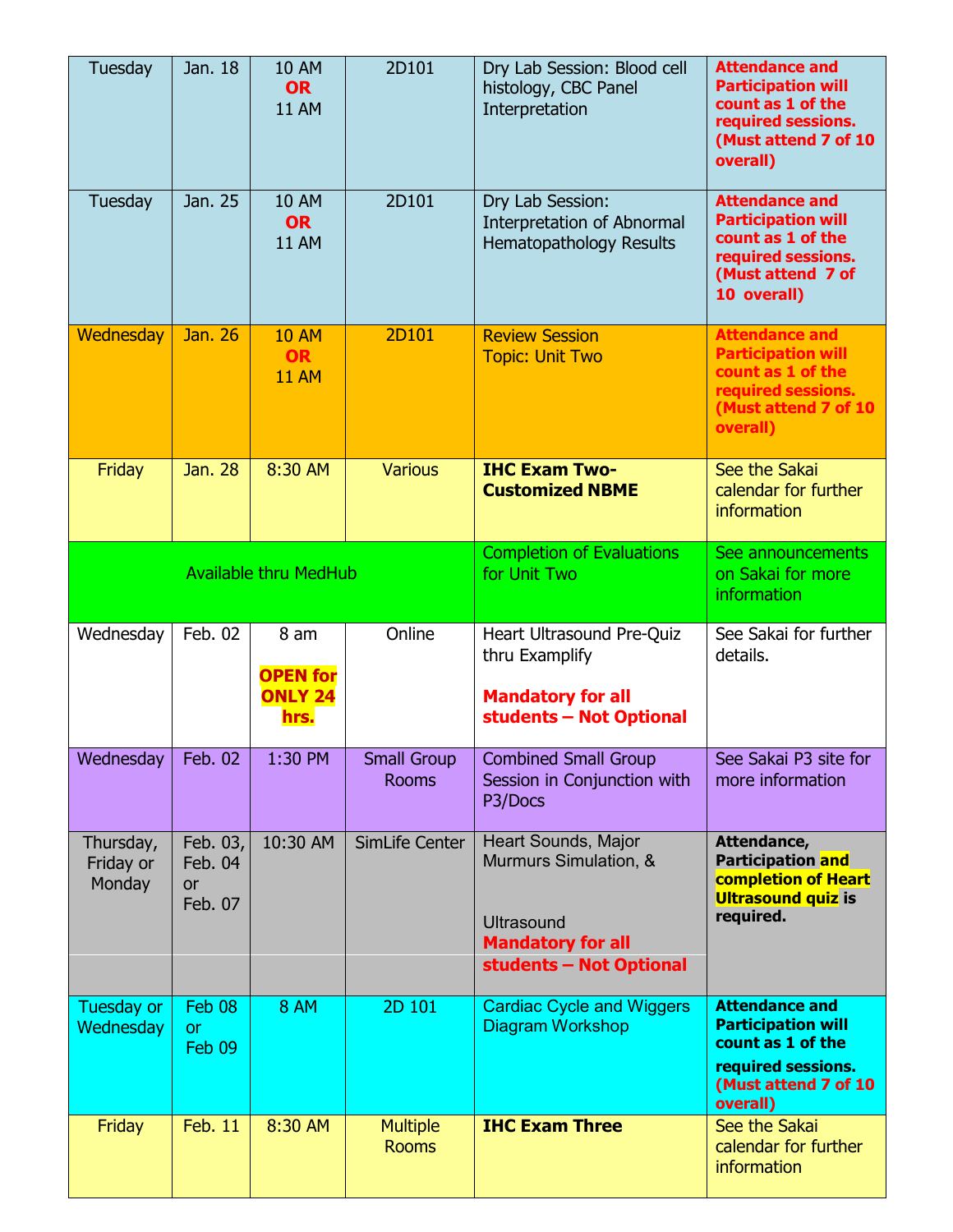| <b>Available thru MedHub</b>                   |                                          |                               |                                 | <b>Completion of Evaluations</b><br>for Unit Three                                                   | See announcements<br>on Sakai for more<br>information                                                                             |
|------------------------------------------------|------------------------------------------|-------------------------------|---------------------------------|------------------------------------------------------------------------------------------------------|-----------------------------------------------------------------------------------------------------------------------------------|
| Tuesday,<br>Wednesday<br><b>or</b><br>Thursday | Feb 15,<br>Feb 16<br><b>or</b><br>Feb 17 | $1 \text{ pm}$                | SimLife Center                  | <b>Congenital Heart Murmurs</b><br>Simulation<br><b>Mandatory for all</b><br>students - Not Optional | <b>Attendance and</b><br><b>Participation is</b><br>required.                                                                     |
| Friday                                         | Feb 18                                   | 9 AM or<br><b>10 AM</b>       | 2D 101                          | <b>TBL: Heart Murmurs</b>                                                                            | <b>Attendance and</b><br><b>Participation will</b><br>count as 1 of the<br>required sessions.<br>(Must attend 7 of 10<br>overall) |
| Wednesday                                      | Feb <sub>23</sub>                        | 10 AM or<br><b>11 AM</b>      | 2D 101                          | <b>Advanced EKG Workshop</b>                                                                         | <b>Attendance and</b><br><b>Participation will</b><br>count as 1 of the<br>required sessions.<br>(Must attend 7 of 10<br>overall) |
| Friday                                         | Feb 25                                   | 12:30<br><b>PM</b>            | <b>Multiple</b><br><b>Rooms</b> | <b>IHC Exam Four</b>                                                                                 | See the Sakai<br>calendar for further<br>information                                                                              |
| <b>Available thru MedHub</b>                   |                                          |                               |                                 | <b>Completion of Evaluations</b><br>for Unit Four                                                    | See announcements<br>on Sakai for more<br><b>information</b>                                                                      |
| Thursday                                       | <b>Mar 03</b>                            | 10:30 AM                      | SimLife Center                  | <b>ER Simulation</b><br><b>Mandatory for all</b><br>students - Not Optional                          | <b>Attendance and</b><br><b>Participation is</b><br>required.                                                                     |
| Thursday                                       | <b>Mar 03</b>                            | <b>After ER</b><br>Simulation | Sakai<br>Assignment             | Complete a Soap Note and<br>Upload to Sakai thru the<br><b>Assignment Tool</b>                       | DUE March 8th no<br>later 5 pm                                                                                                    |
| Tuesday                                        | <b>Mar 08</b>                            | <b>8 AM</b>                   | 2D 101                          | Case Study<br><b>Topic: Vascular Disorders</b>                                                       | <b>Attendance and</b><br><b>Participation will</b><br>count as 1 of the<br>required sessions.<br>(Must attend 7 of 10<br>overall) |
| Wednesday                                      | Mar 09                                   | <b>9 AM</b>                   | 2D 101                          | Case Study<br><b>Topic: Shock</b>                                                                    | <b>Attendance and</b><br><b>Participation will</b><br>count as 1 of the<br>required sessions.<br>(Must attend 7 of 10<br>overall) |
| Friday                                         | Mar 11                                   | 8:00 AM                       | <b>Multiple</b><br><b>Rooms</b> | <b>IHC Exam Five - NBME</b>                                                                          | See the Sakai<br>calendar for further<br>information                                                                              |